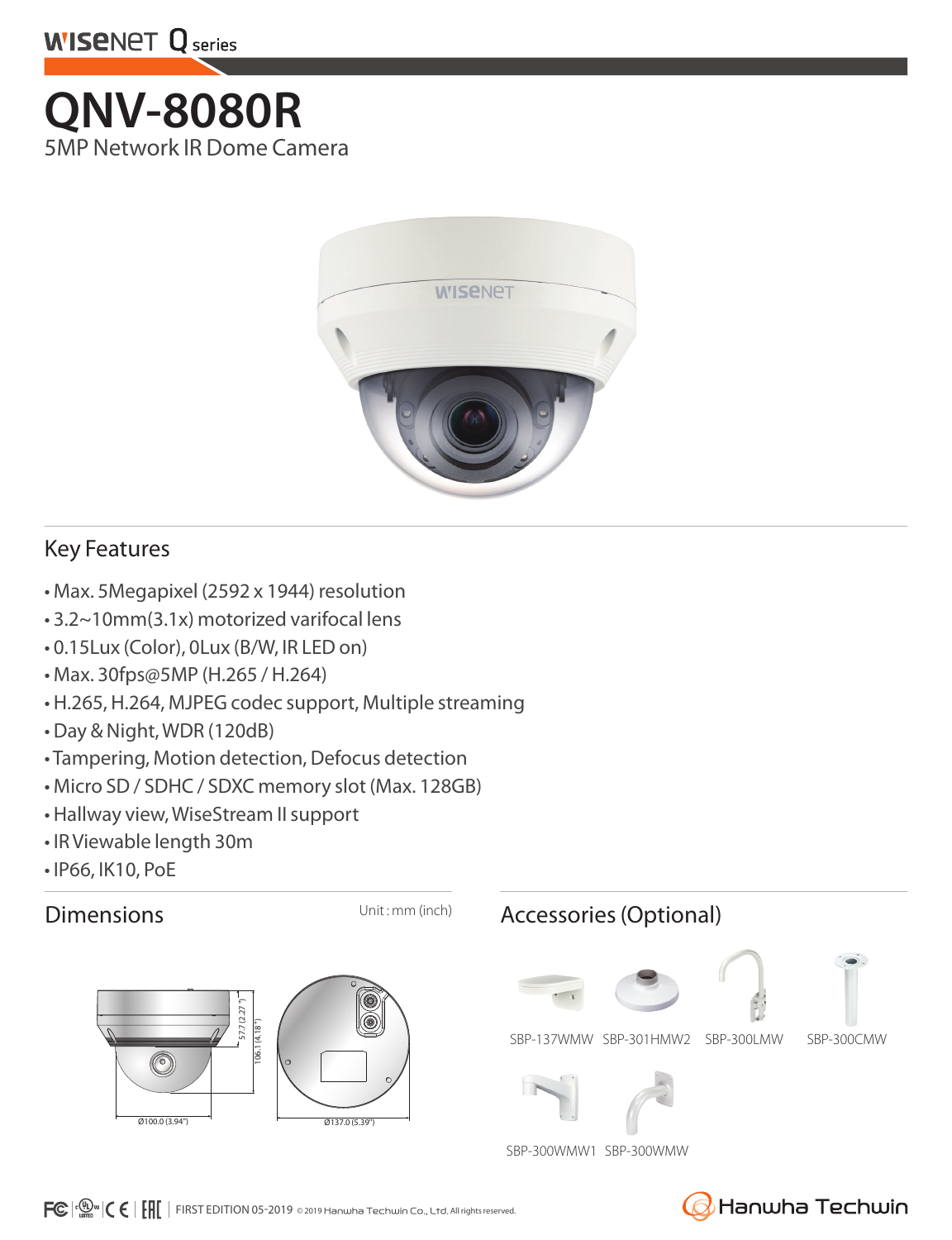**WISENET Q** series

## **QNV-8080R**

| <b>VIDEO</b>                             |                                                                                                                                                                                       |
|------------------------------------------|---------------------------------------------------------------------------------------------------------------------------------------------------------------------------------------|
| <b>Imaging Device</b>                    | 1/2.8" 5MP CMOS                                                                                                                                                                       |
| <b>Effective Pixels</b>                  | 2592(H) x 1944(V)                                                                                                                                                                     |
|                                          | Color: 0.15Lux (F1.6, 1/30sec)                                                                                                                                                        |
| Min. Illumination                        | BW: 0Lux (IR LED on)                                                                                                                                                                  |
| <b>Video Out</b>                         | CVBS: 1.0 Vp-p / 75 $\Omega$ composite, 720 x 480(N), 720 x 576(P) for installation                                                                                                   |
| <b>LENS</b>                              |                                                                                                                                                                                       |
| <b>Focal Length (Zoom Ratio)</b>         | 3.2~10mm (3.1x) motorized varifocal                                                                                                                                                   |
| <b>Max. Aperture Ratio</b>               | F1.6 (Wide)~F2.9 (Tele)                                                                                                                                                               |
| <b>Angular Field of View</b>             | H: 100.3°(Wide)~31.2°(Tele) / V: 72.3°(Wide)~23.5°(Tele) / H: 133.1°(Wide)~38.8°(Tele)                                                                                                |
| <b>Focus Control</b>                     | Simple focus                                                                                                                                                                          |
| PAN / TILT / ROTATE                      |                                                                                                                                                                                       |
| Pan / Tilt / Rotate Range                | $0^{\circ}$ ~350 $^{\circ}$ / 0 $^{\circ}$ ~67 $^{\circ}$ / 0 $^{\circ}$ ~355 $^{\circ}$                                                                                              |
| <b>OPERATIONAL</b>                       |                                                                                                                                                                                       |
| <b>IR Viewable Length</b>                | 30m (98.42ft)                                                                                                                                                                         |
| <b>Camera Title</b>                      | Displayed up to 85 characters                                                                                                                                                         |
| Day & Night                              | Auto (ICR)                                                                                                                                                                            |
| <b>Backlight Compensation</b>            | BLC, WDR, SSDR                                                                                                                                                                        |
| <b>Wide Dynamic Range</b>                | 120dB                                                                                                                                                                                 |
| <b>Digital Noise Reduction</b>           | <b>SSNR</b>                                                                                                                                                                           |
| <b>Motion Detection</b>                  | 4ea, polygonal zones                                                                                                                                                                  |
| <b>Privacy Masking</b>                   | 6ea, rectangular zones                                                                                                                                                                |
| <b>Gain Control</b>                      | Low / Middle / High                                                                                                                                                                   |
| <b>White Balance</b>                     | ATW / AWC / Manual / Indoor / Outdoor                                                                                                                                                 |
| <b>LDC</b>                               | Support                                                                                                                                                                               |
| <b>Electronic Shutter Speed</b>          | Minimum / Maximum / Anti flicker (1/5~1/12,000sec)                                                                                                                                    |
| <b>Video Rotation</b>                    | Flip, Mirror, Hallway view (90°/270°)                                                                                                                                                 |
| <b>Analytics</b>                         | Defocus detection, Directional detection, Motion detection, Enter/Exit, Tampering, Virtual line                                                                                       |
| Alarm <sub>I/O</sub>                     | Input 1ea / Output 1ea                                                                                                                                                                |
| <b>Alarm Triggers</b>                    | Analytics, Network disconnect, Alarm input                                                                                                                                            |
| <b>Alarm events</b>                      | File upload via FTP and e-mail, Notification via e-mail,<br>SD/SDHC/SDXC or NAS recording at event triggers, Alarm output                                                             |
| <b>NETWORK</b>                           |                                                                                                                                                                                       |
| <b>Ethernet</b>                          | RJ-45 (10/100BASE-T)                                                                                                                                                                  |
| <b>Video Compression</b>                 | H.265/H.264: Main/High, MJPEG                                                                                                                                                         |
| <b>Resolution</b>                        | 2592 x 1944, 1920 x 1080, 1280 x 960, 1280 x 720, 800 x 600, 800 x 448, 720 x 576, 720 x 480,<br>640 x 480, 640 x 360                                                                 |
| Max. Framerate                           | H.265/H.264: Max. 30fps/25fps (60Hz/50Hz)<br>MJPEG: Max. 15fps/12fps (60Hz/50Hz)                                                                                                      |
| <b>Smart Codec</b>                       | WiseStream II                                                                                                                                                                         |
| <b>Video Quality Adjustment</b>          | H.264/H.265 : Target bitrate level control / MJPEG : Quality level control                                                                                                            |
| <b>Bitrate Control</b>                   | H.264/H.265: CBR or VBR / MJPEG: VBR                                                                                                                                                  |
| <b>Streaming</b>                         | Unicast (6 users) / Multicast, Multiple streaming (Up to 3 profiles)                                                                                                                  |
| Protocol                                 | IPv4, IPv6, TCP/IP, UDP/IP, RTP(UDP), RTP(TCP), RTCP, RTSP, NTP, HTTP, HTTPS, SSL/TLS, DHCP, FTP,<br>SMTP, ICMP, IGMP, SNMPv1/v2c/v3(MIB-2), ARP, DNS, DDNS, QoS, UPnP, Bonjour, LLDP |
| <b>Security</b>                          | HTTPS(SSL) login authentication, Digest login authentication, IP address filtering,<br>User access log, 802.1X authentication (EAP-TLS, EAP-LEAP)                                     |
| <b>Edge Storage</b>                      | Micro SD/SDHC/SDXC 1slot 128GB                                                                                                                                                        |
| <b>Application Programming Interface</b> | ONVIF Profile S/G/T<br><b>SUNAPI (HTTP API)</b><br>Wisenet open platform                                                                                                              |
| Webpage Language                         | English, Korean, Chinese, French, Italian, Spanish, German, Japanese, Russian, Swedish,<br>Portuguese, Czech, Polish, Turkish, Dutch                                                  |